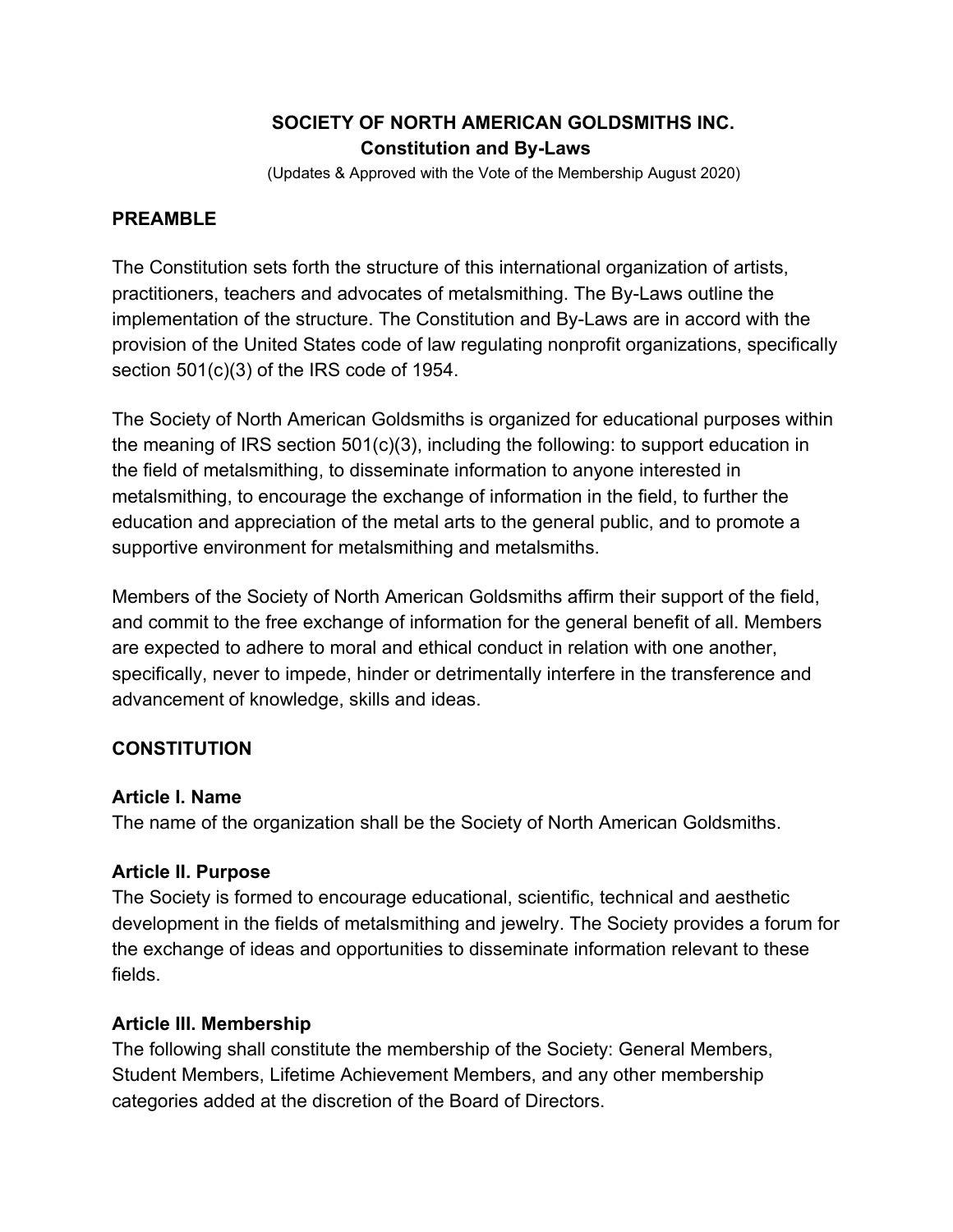## **Article IV. Officers**

The officers of the Society shall be the President, President-Elect, Treasurer and Secretary.

## **Article V. Board of Directors**

The Board of Directors shall consist of all officers and both elected and appointed Directors. The minimum number of elected Board members shall be nine (9) and may be increased or decreased as deemed necessary by a vote of the Board. In addition to the elected Board members, additional Board members may be appointed. Appointed Board members have the same voting privileges and responsibilities as elected Board members. *There will also be a Student Representative board member elected to a 2 year term. This board member will have the same voting privileges and responsibilities as all other board members. The student rep elections will take place in the years there is not a presidential election (every other year).* There shall never be more appointed Board members than elected members of the Board.

## **Article VI. Committees**

The President may appoint committees with the advice and recommendations of the Board of Directors. The structures, duties, and terms of these committees shall be determined by the Board of Directors.

#### **Article VII. Meetings**

The Society shall convene a General Meeting annually, usually in connection with its conference, at a time and place to be decided by the Board of Directors. Urgent business or extraordinary matters may necessitate the calling of a special meeting or cancelling of the annual General Meeting, in which case, a replacement meeting will be announced as soon as practicable. All members, including natural persons, may elect to vote or act by proxy.

## **Article VIII. Nominations, Elections and Appointments**

Nominations shall be the responsibility of the Nominations and Elections Committee. All elections shall culminate at the annual general meeting or the replacement special meeting if the in-person general meeting is cancelled. Special appointments may be made by the President.

## **Article IX. By-Laws and Rules and Regulations**

The By-Laws shall be consistent with the Articles of the Constitution and define their operational intent. In the case of a conflict between the Bylaws and the Constitution, the Constitution shall govern. The Board of Directors has the authority to promulgate,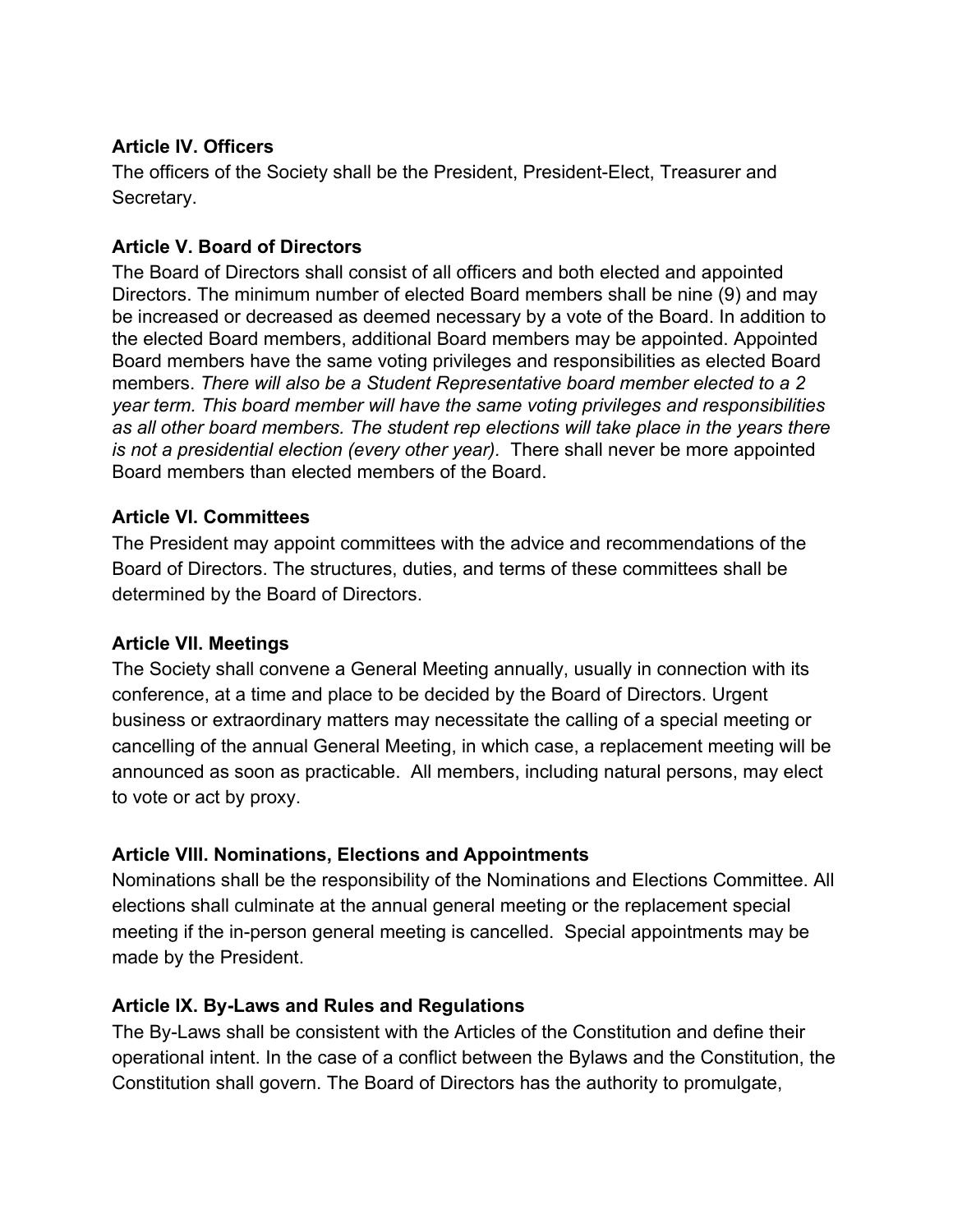enforce, and amend Rules & Regulations. The Rules & Regulations shall be consistent with the Bylaws. In the case of a conflict between the Rules & Regulations and the Bylaws, the Bylaws shall govern.

## **Article X. Amendments**

The Constitution and/or Bylaws may be amended as necessary by a two-thirds majority of those voting. Notification and voting on a proposed amendment shall be accomplished via all acceptable methods of communication and voting. The proposed text of the amendment shall be published no less than 60 days (30 days if deemed an emergency by a ¾ vote of the full Board of Directors) prior to the general or special meeting. Any member may propose an amendment to the By-Laws or Constitution to the Board of Directors for their review. Proposed amendments must be approved by the Board of Directors before they are brought before the membership.

## **Article XI. Records**

Copies of the Constitution and By-Laws together with their amendments shall be kept by the Secretary of the Board and at the Society's Business Office and made available to members upon request. Minutes of the annual meeting and meetings of the Board of Directors shall be kept and communicated to all members.

## **Article XII. Dues**

Members shall be assessed membership dues. Members may be assessed other dues properly enacted under SNAG's Bylaws.

# **Article XIII. Notice & Communication**

When required by Section 1702.02 of the Ohio Revised Code, notice shall be in writing and is required to be delivered to members by authorized communications equipment, including personal delivery, United States Mail, express mail, courier service, telegram, and electronic mail.

## **BY-LAWS**

**Article I. Name** (as constituted by the Constitution)

**Article II. Purpose** (as constituted by the Constitution)

**Article III. Membership**

*Section 1.*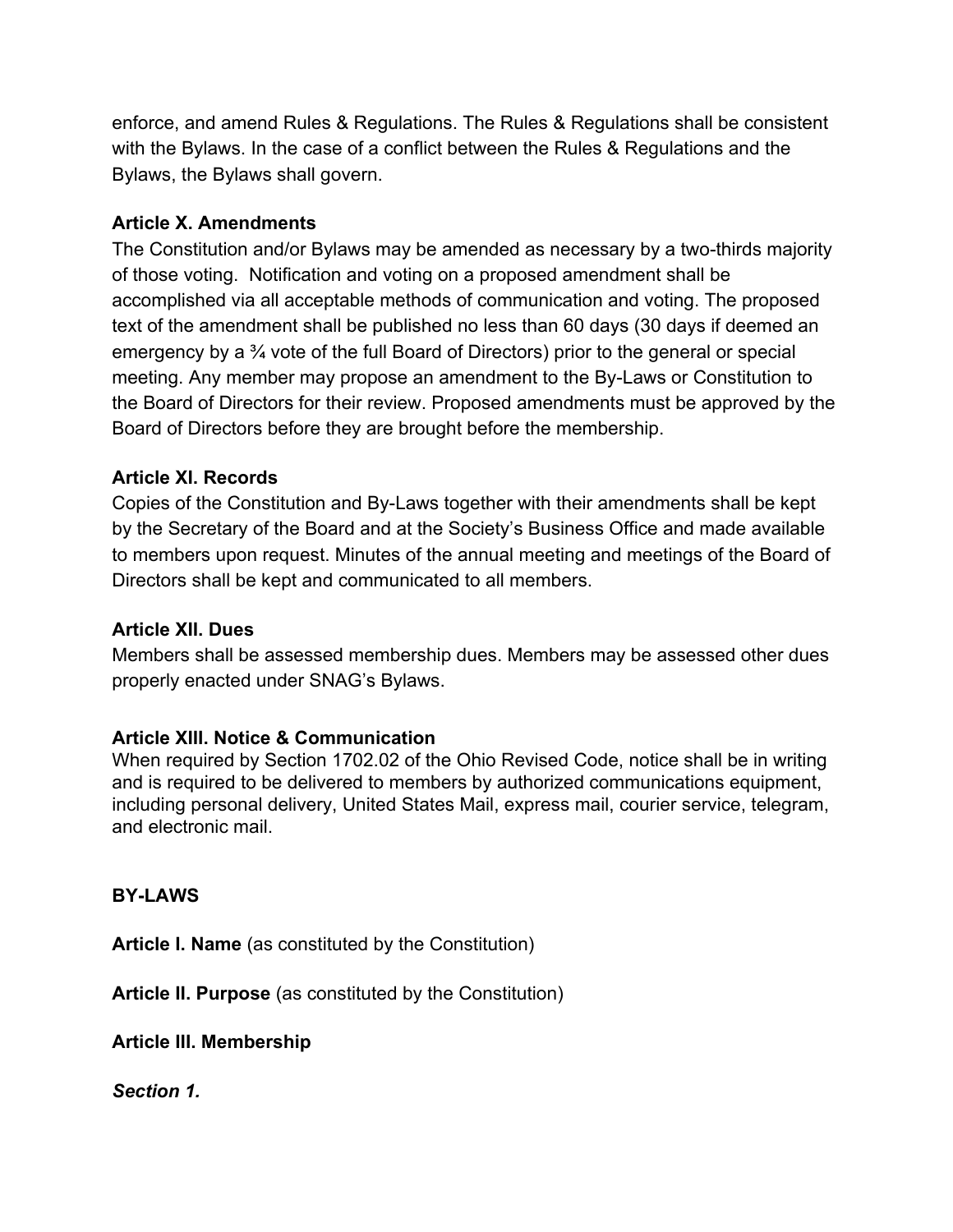*The privileges of membership, duration of membership, and membership categories are set by a vote of the Board of Directors.*

# *Section 2.*

*General membership in the Society is available to anyone and commences immediately upon receipt of nonrefundable membership dues. General members are entitled to all voting rights and privileges of the Society.*

# **Section 3.**

Student Membership is granted upon receipt of status as a matriculating student and non-refundable membership dues for one year. Student members are accorded all voting rights and privileges of the Society.

# **Section 4.**

Lifetime Achievement Membership is conferred upon any individual by the Society of North American Goldsmiths in recognition of extraordinary service to the field of metalsmithing. One person per year may be selected for the Lifetime Achievement Award. Awardees are entitled to all voting rights and privileges of membership in the Society for life. Dues for Awardees are waived. Recommendations for Lifetime Achievement Award may be submitted by any member.

# **Article IV. Officers**

# **Section 1. The President**

a. Serves as President-Elect the first year and President the next two years, for a total of three years.

- b. Is the executive officer of the Society.
- c. Is a voting member of the Board of Directors all three (3) years.
- d. Is chair of the Board of Directors.
- e. Serves ex-officio on all committees.

f. With the approval of the Board, appoints additional Board members.

g. With the approval of the board, appoints replacement Board or Executive Committee members.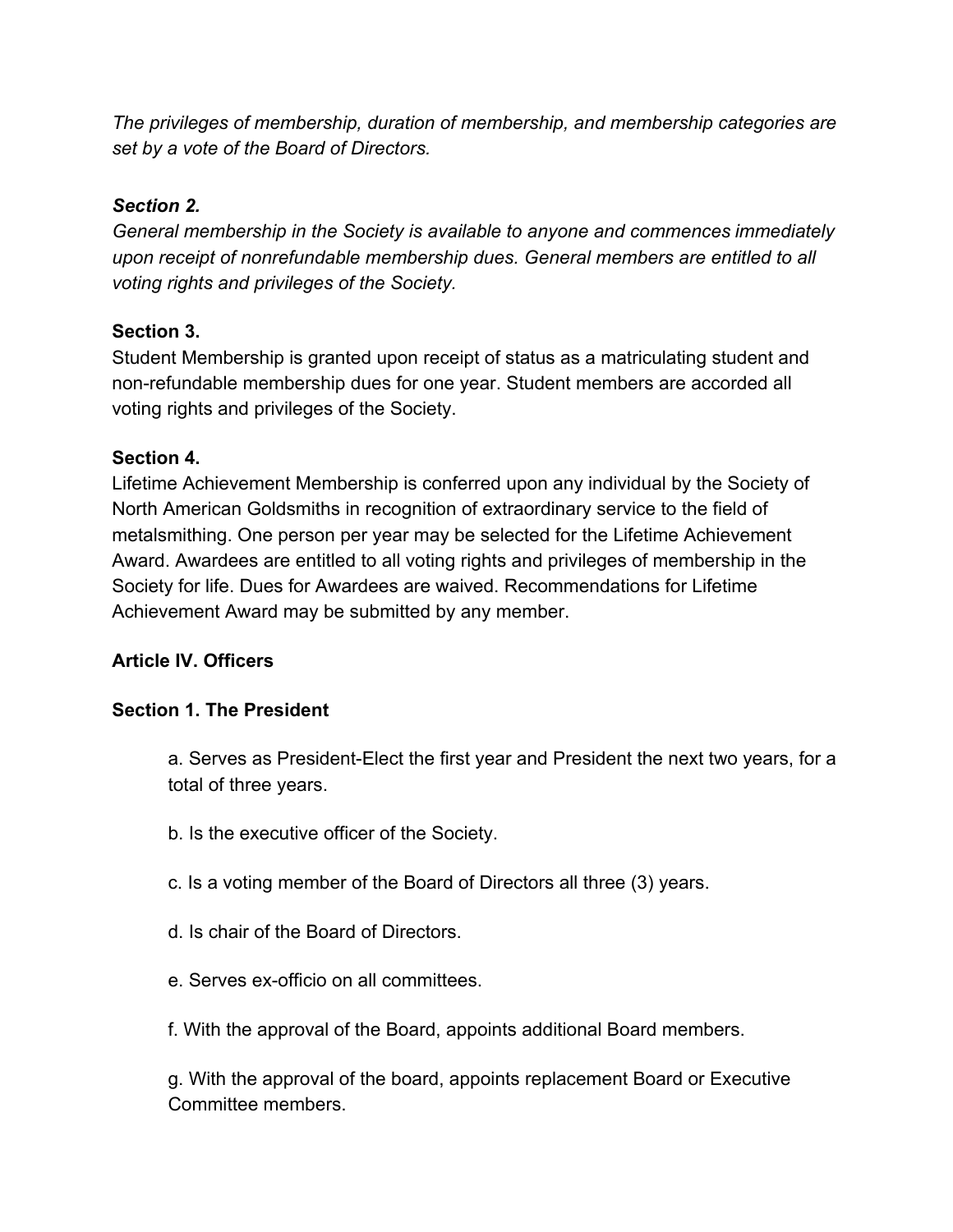h. Appoints the Secretary, with approval from the Board.

i. With the advice and recommendations of the board, may make special appointments, as deemed necessary, which includes committees.

j. Is one of the signatories of the Society.

k. Call meetings and/or execute the will of the Board.

l. Preside at the general sessions of the annual or special meetings of the Society.

m. Notify all Board members of meetings requiring their attendance as soon as possible, but not less than two (2) weeks prior to the meeting, whenever practicable.

n. In the absence of the President, the President-Elect shall serve as executive officer of the society.

o. If the office of President-Elect is vacant, will appoint, with the approval of the Board, an additional member of the Board to the Executive Committee

p. May not succeed him/herself.

#### **Section 2. Presidential Vacancy**

a. If the President leaves office prematurely, the President-Elect shall assume the position of President.

b. If there is no President-Elect, the Board and the outgoing President, if available, will appoint a current Board member to assume the office of President until the next general election.

c. A new President shall be elected at the next general election, and shall serve until the completion of the exited President's term.

#### **Section 3. President-Elect**

a. Is a member of the Executive Committee.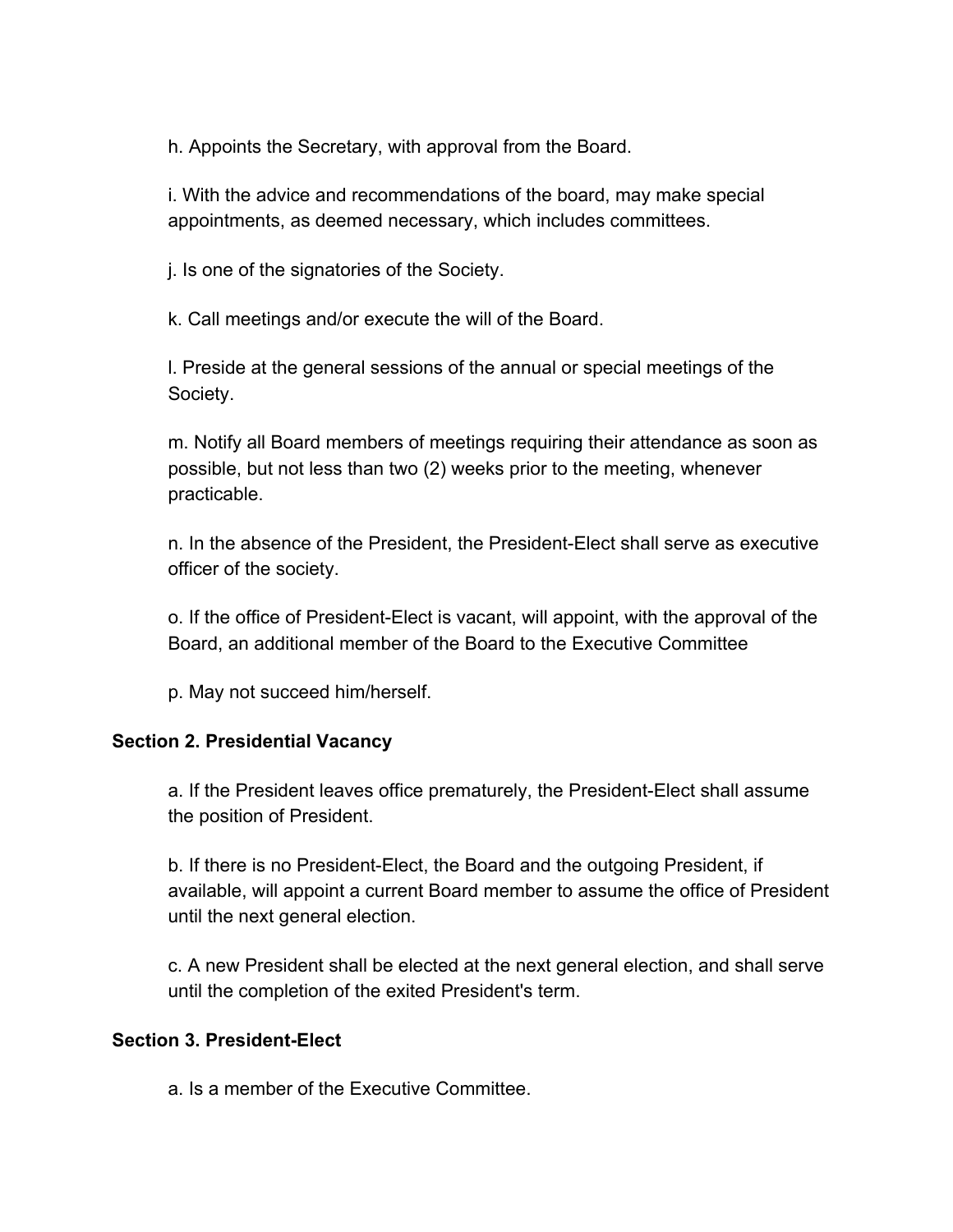- b. Serves as executive officer of the Society in the absence of the President.
- c. Is a voting member of the Board of Directors.

#### **Section 4. Treasurer**

a. Shall be appointed by the President and confirmed by a two-thirds (2/3) majority of the board to a term of 3 years.

b. Is responsible for oversight of the financial and budgeting processes, review of the monthly financial statements, as well as any endowments, money markets or investments.

c. Serves as one of the signatories of the Society.

d. Shall work in concert with the Society's Director and its Business Office in the maintenance and direction of financial records, disbursement of funds, and business affairs.

e. Shall make a presentation to the membership consisting of an annual report of the prior year's results together with the current year's budget approved by the Board in one of the Society's regular communication methods as well as at the annual meeting of the Society.

f. Is a member and chair of the Audit Committee. As a member of the Audit Committee, shall interface with the outside accounting firm during the fieldwork and subsequent issuance of the reviewed or audited financial statements.

g. Is a member of the Executive Committee.

h.Shall serve no more than twelve consecutive years as long as he or she is serving as the Treasurer at the end of nine years and will continue as the Treasurer for the additional three years.

i. If the position becomes vacant, the President will appoint a member of the Board to assume the role until the next appointment is made.

#### **Section 5. Secretary**

a. Shall be appointed by the President, with the approval of the Board of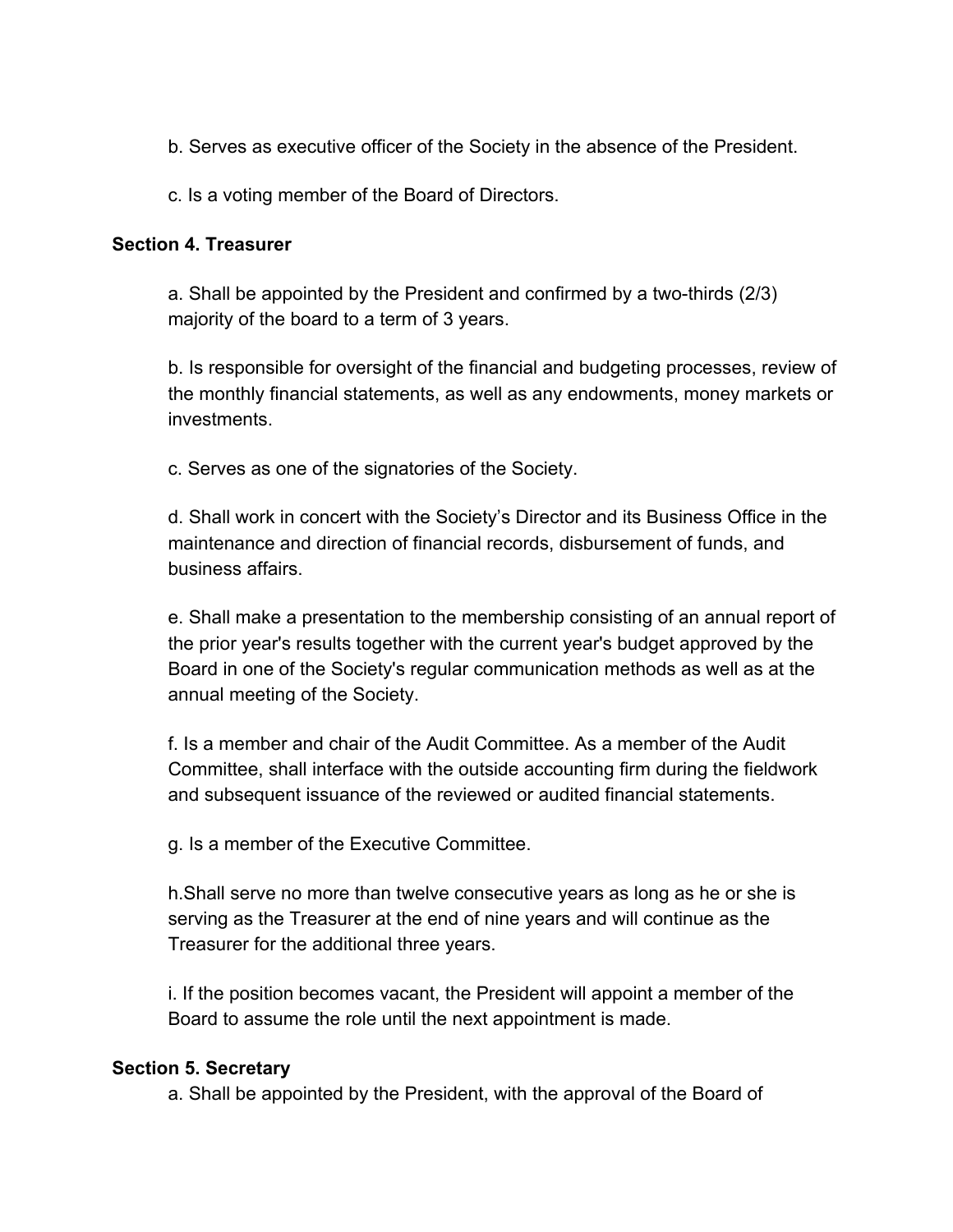Directors.

b. Is responsible for recording the minutes of the annual meeting and the minutes of the Board of Directors' meetings, and ensuring that these minutes are approved and circulated.

# **ARTICLE V**

## **Section 1.**

*The Board of Directors shall consist of all officers, all Board members elected at large, and all Board members appointed by the Board. The term of office for elected non-student representative Board members shall be three years; the term of office for appointed Board members shall be up to three years. A Board member, with the exception of the Treasurer, may be reelected and/or re-appointed and may serve a maximum of nine consecutive years. A Board member may be reelected and/or re-appointed and may serve a maximum of twelve consecutive years as long as he or she is serving as the Treasurer at the end of nine years and will continue as the Treasurer for the additional three years.*

## **Section 2.**

The Board shall:

a. Exercise the executive functions of the Society.

b. Hire and oversee the Director who shall be responsible for the day-to-day management and administration of the Society.

c. Give advice and consent, as required by policies, in the hiring or retaining of subcontractors or employees.

d. Direct and oversee the affairs, funds, properties, and records of the Society except when this contradicts specific arrangements described in the By-Laws.

e. Fix the time and place of annual meetings of the membership.

f. Vote on Presidential appointments except where provided to the contrary, herein.

## **Section 3**.

The term of office of any Board member may be terminated in the best interests of the Society by a three fourths majority vote of the remaining Board members.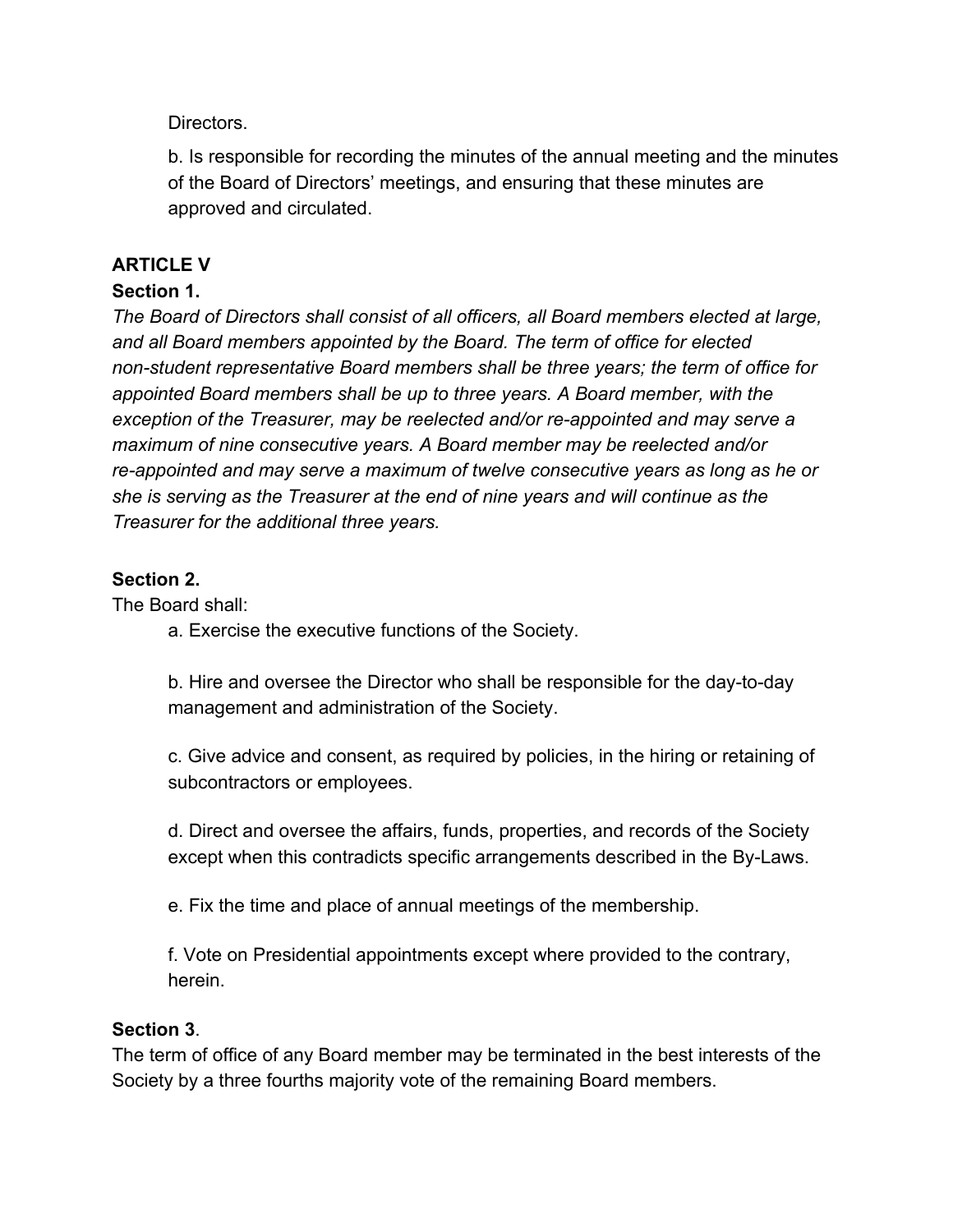## **Section 4.**

The Board of Directors meets as the need arises but shall meet at least twice annually.

### **Section 5.**

The Board of Directors is responsible to its electorate. Board Members-at-Large shall serve as advocates for the membership. They shall be prepared to chair and serve on ad hoc committees at the request of the President and to assist in the general functioning of the Society.

## **Section 6.**

Except as otherwise provided herein, a simple majority of the Board of Directors shall constitute a voting quorum, and the vote of a simple majority of any such quorum shall be sufficient to take action.

## **Section 7.**

The Board of Directors has no power to:

a. Reverse the will of the majority of the voting membership

b. Go into debt, other than normal payables, except in a situation deemed an emergency and approved by ¾ of the full Board of Directors.

c. Overlap work of properly constituted appointees or elected officers without their approval

## **Section 8.**

Any action to be taken by the Board of Directors, or by the Executive Committee where the Executive Committee is authorized to take action on behalf of the Board may be conducted by any mode of communication authorized by the Ohio Nonprofit Corporation Laws, this Constitution, or these Bylaws.

#### **Section 9.**

The President and Treasurer are authorized signatories of the Society. The Board will specifically designate the Director and one business office employee as authorized signatories. Any further signatories will require additional Board authorization.

#### **Article VI. Committees**

Committees and their membership shall be appointed and governed in accordance with the pertinent SNAG Rules & Regulations, when applicable. A detailed description of each Select Committee can be found in its committee charter.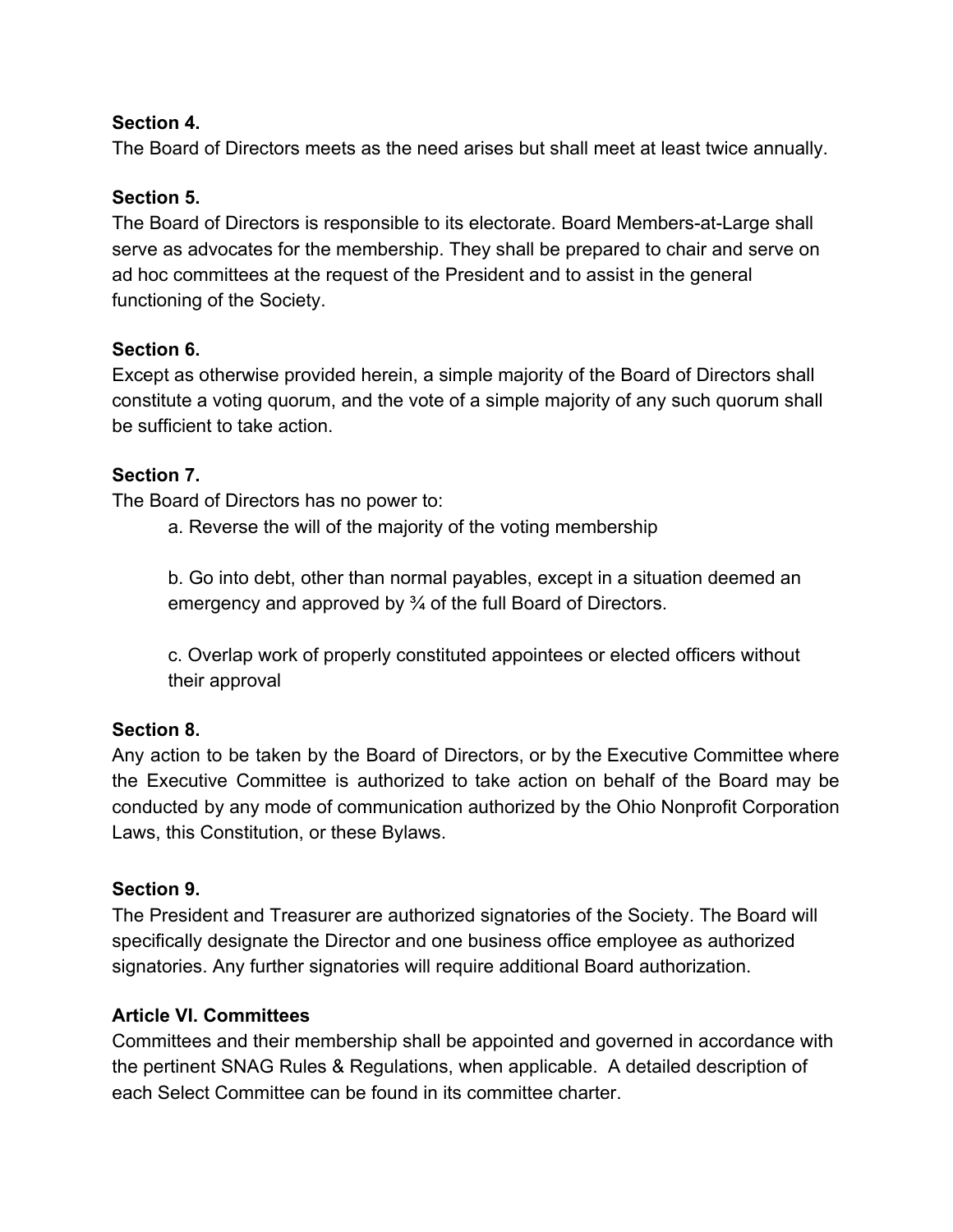### **Section 1.**

#### The Standing Committees

a. The Executive Committee shall consist of five members, including the President, President- Elect, Secretary, and Treasurer, with the remaining seat filled by a Board member to be nominated and appointed by the Board, but may be increased or decreased by 1, as deemed necessary, and approved by  $\frac{3}{4}$  of the full Board of Directors.

b. The Nominations and Elections Committee shall consist of three members nominated by the Board of Directors and elected by a vote of the membership. Members serve for a period of three years. Committee members will be elected in rotation with one new member elected each year. The election shall be conducted as outlined in Article VIII of the By-Laws.

#### **Section 2.**

The general duties of the Standing Committees shall be as follows:

a. The Executive Committee

1. Facilitates decision making between board meetings or in crisis circumstances, and is empowered to make those decisions necessary for the organization to conduct its business smoothly between Board meetings.

2. May execute any function of the Board with the prior consent of a two-thirds majority of the Board, except in emergency circumstances. Authority may be given with regard to a specific issue or issues, or for any specified period of time.

3. Cannot change or contradict existing policy, including amending the By-Laws, electing or removing board members, or hiring/firing staff or subcontractors.

4. The President must inform the Board of all Executive Committee decisions; however a majority vote of the Board may overrule an Executive Committee decision or action. At the next Board meeting, the full Board shall formally confirm the list of all Executive Committee decisions made since the previous meeting.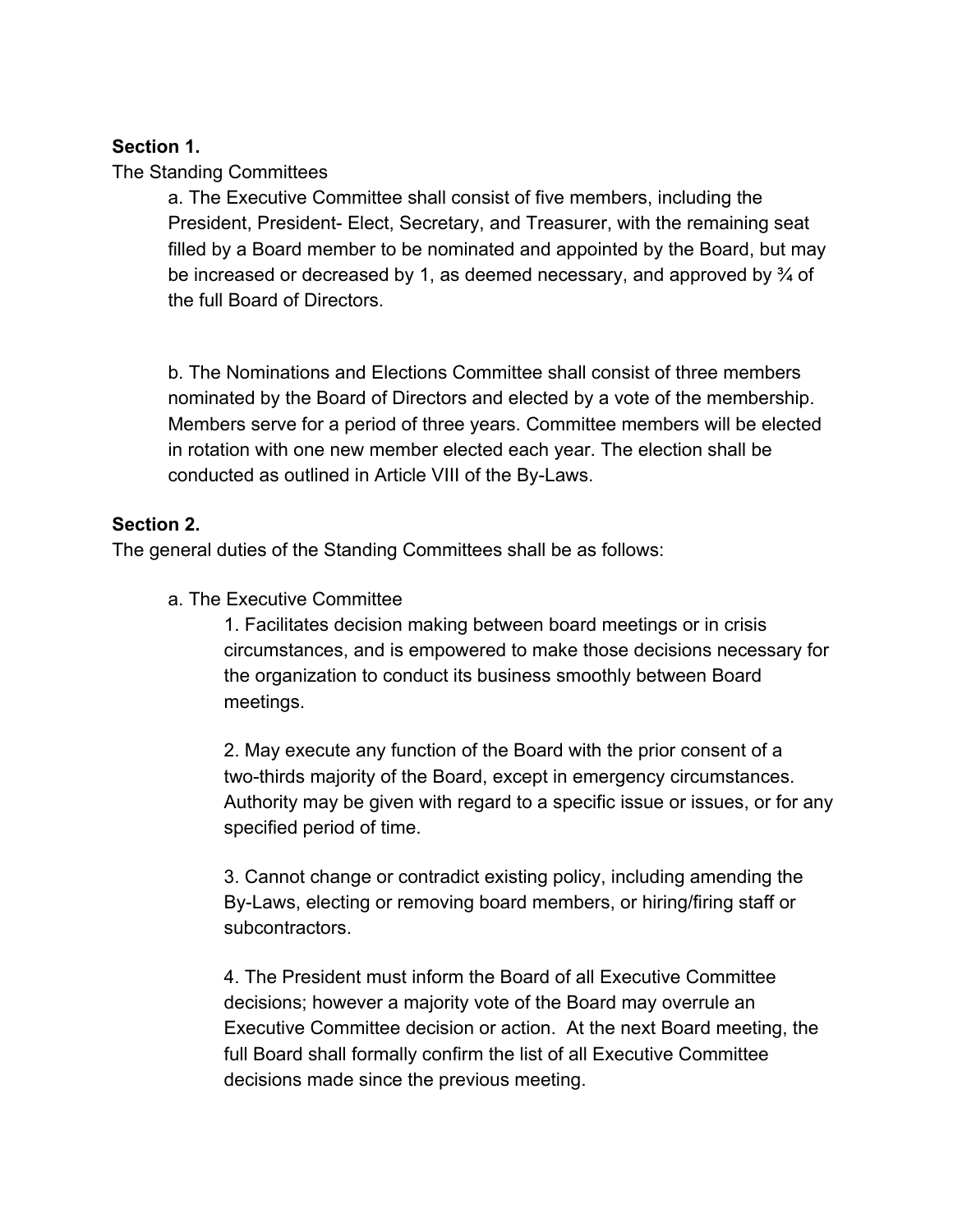b The Nominations and Elections Committee

1. Is charged with matters pertaining to the continuity of leadership of the Society.

2. The Chair of the NEC will attend the fall board meeting, and the incoming Chair will attend the spring board meeting.

3. Shall prepare and communicate to the membership a slate of candidates for each office vacancy, as well as any other matter upon which a vote is needed.

4. Shall designate how and when voting will take place.

5. Shall be ineligible for nomination to office during the time he or she serves on the committee.

6. Shall acquaint itself with proper election procedures and conduct and conclude elections at the annual meeting or, in the event an annual meeting is unable to be held, in a manner designated by the Board of Directors.

7. Is charged with the tabulation and recording of the ballots and announcing the results.

8. Has no power to set or delegate subcommittees in pursuit of its duties.

# **Section 3.**

Special committees (Select Committees) may be appointed by the President after obtaining the advice and recommendations of the Board of Directors. Structures and duties of Select Committees will be determined by the Board of Directors and can be found in the Committee Charters document.

# **Article VII. General or Special Meetings**

## **Section 1. Time frames**

1. At least ninety (90) days in advance, the Board of Directors will determine and communicate a time and place for the annual general meeting of members. This meeting usually is scheduled during the annual conference. Urgent business or extraordinary matters may necessitate the cancelling of the previously scheduled annual meeting. Under these unusual circumstances, a special meeting of the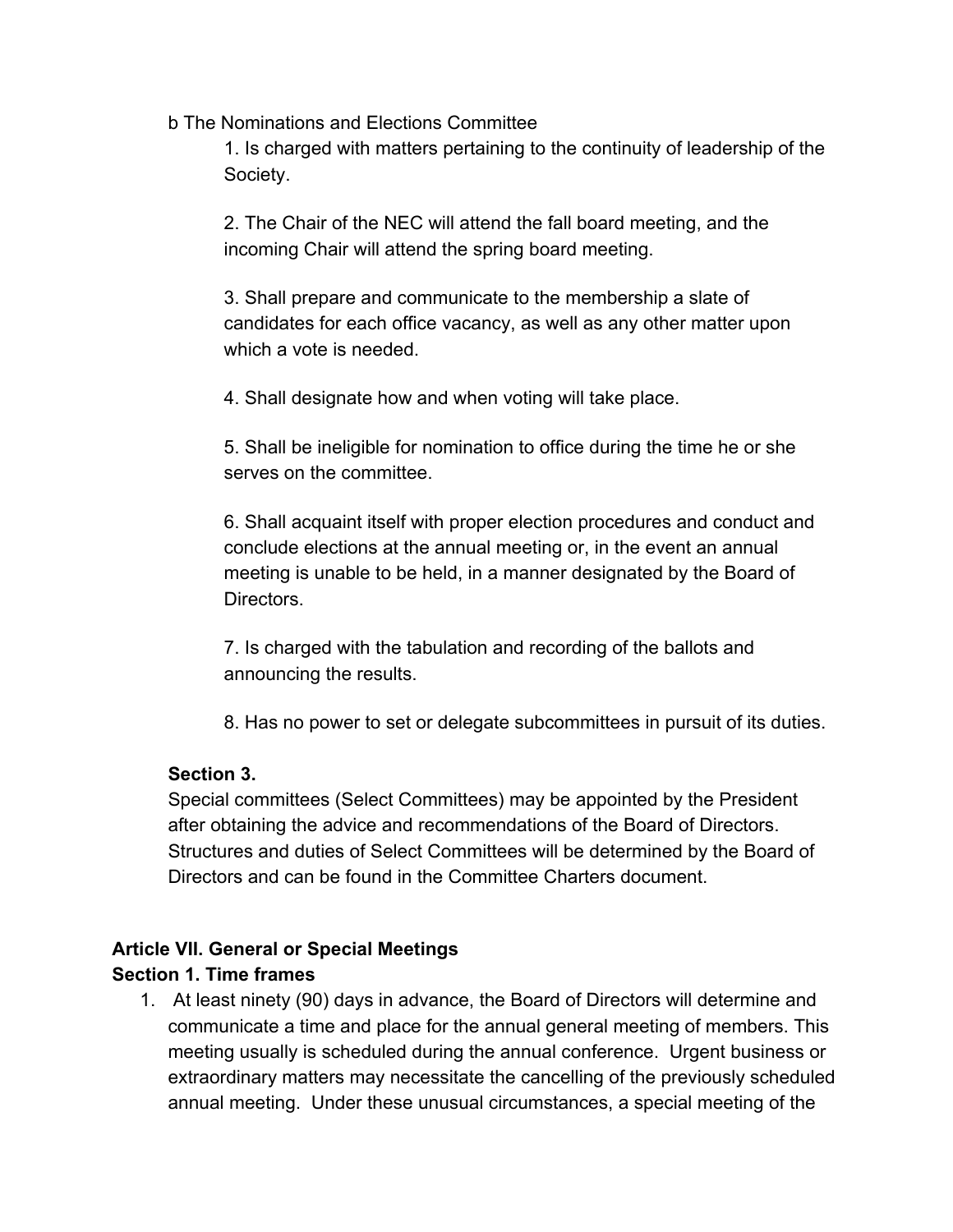Society may be called by a two-thirds vote of the Board of Directors. Such a meeting may be held virtually. Notice of such a meeting will be communicated to members at least thirty (30) days before the event and shall include, (where relevant), the following:

a. The time and place of the meeting

b. Information regarding candidates for open positions, amendments to the Constitution and/or By-Laws,and any other item upon which a vote is needed.

c. Official balloting procedures.

# **Section 2. Business Session**

One business session will be convened at each annual meeting. If the required business cannot reasonably be concluded in a single meeting then a second meeting may be convened, as deemed necessary by the Board of Directors or by a majority vote of members present at the first meeting.

# **Section 3. Agenda**

a. Items which do not have a financial impact on the Society may be placed on the meeting agenda as follows:

1. by the President,

2. by a majority vote of the Board of Directors,

3. by a petition signed by five members, as long as the members notify the President of the item in writing at least fourteen (14) days before the meeting.

b. Any item that has the potential to result in financial changes for the organization must be brought before the full membership for a vote as follows:

1. submitted and received by the Society with sufficient time to be included in the Notice of Meeting communication,

2. include the expected monetary impact of the proposed item.

# **Section 4. Quorums**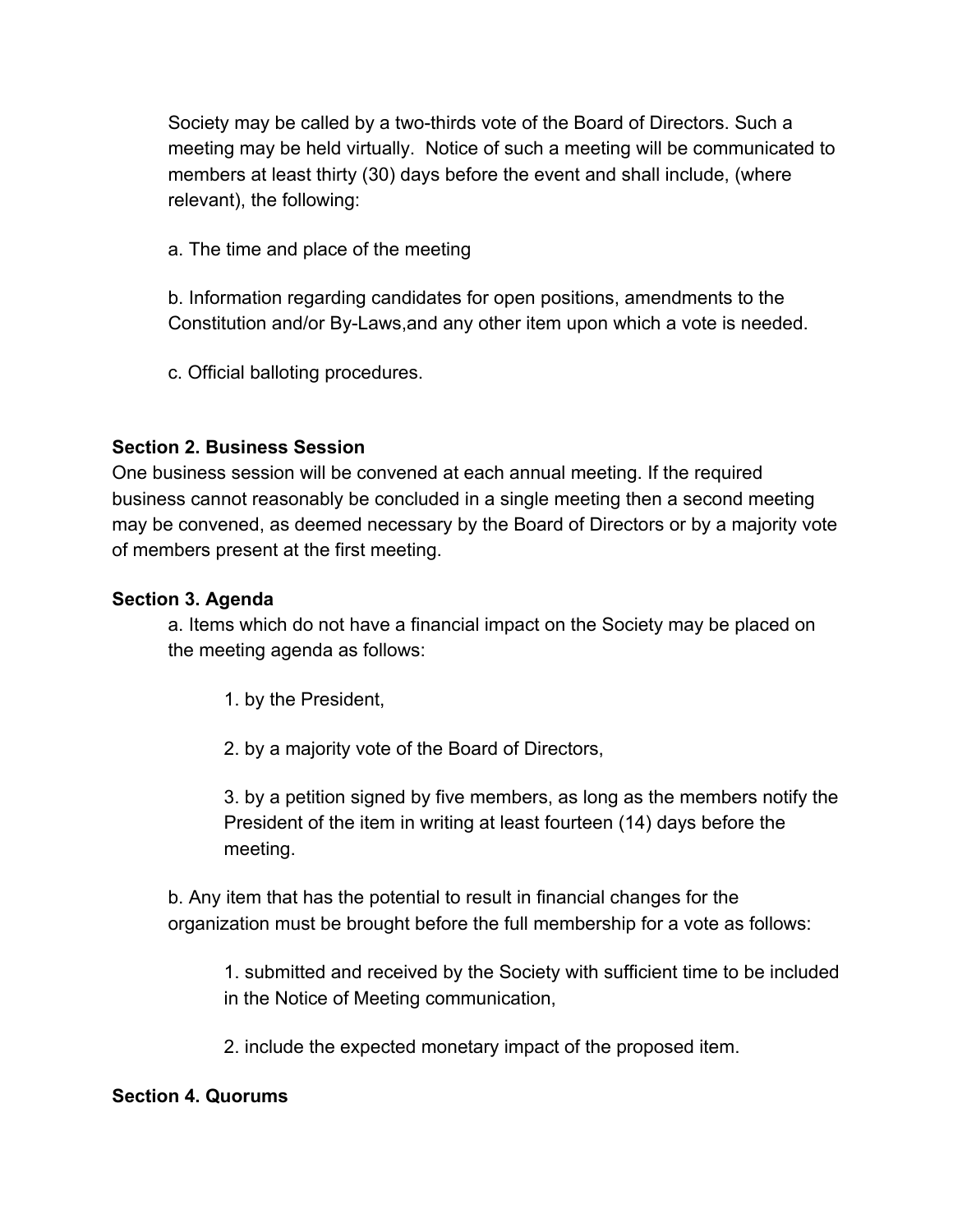a. The presence in person or by written proxy of those members entitled to vote, but no fewer than 75 voting members, shall constitute a quorum at any general or special meeting.

b. A simple majority of the quorum is required to pass motions.

c. In the event a quorum is not present at a meeting, the meeting shall proceed and be valid but no voting shall take place.

d. Quorum for the meetings of the standing and special committees is fifty-one percent (51%).

## **Section 5. Non-Candidate Voting**

Each member has one vote per issue. Only members in good standing as of the date the ballot is mailed may vote. Voting may occur as follows:

a. By mode called for by the Chair of the NEC

b. By official ballot, that has arrived at the designated place of counting by the date announced by the Nominations and Elections Committee.

- c. In person.
- *d. By proxy.*

## **Section 6**

Registered guests may attend and be heard at the President's discretion.

# **Section 7**

The parliamentary procedural rules set forth in the most current edition of Robert's Rules of Order shall govern the conduct of the Society's meetings in all cases in which they are applicable so long as they are not in conflict with the By-Laws and Constitution of the Society. In the event of an inconsistent or contradictory direction, the Constitution shall govern.

# **Section 8**

Members of the Board of Directors, officers of the Society, subcontractors, employees, representatives of the Business Office, and individuals required to attend, shall be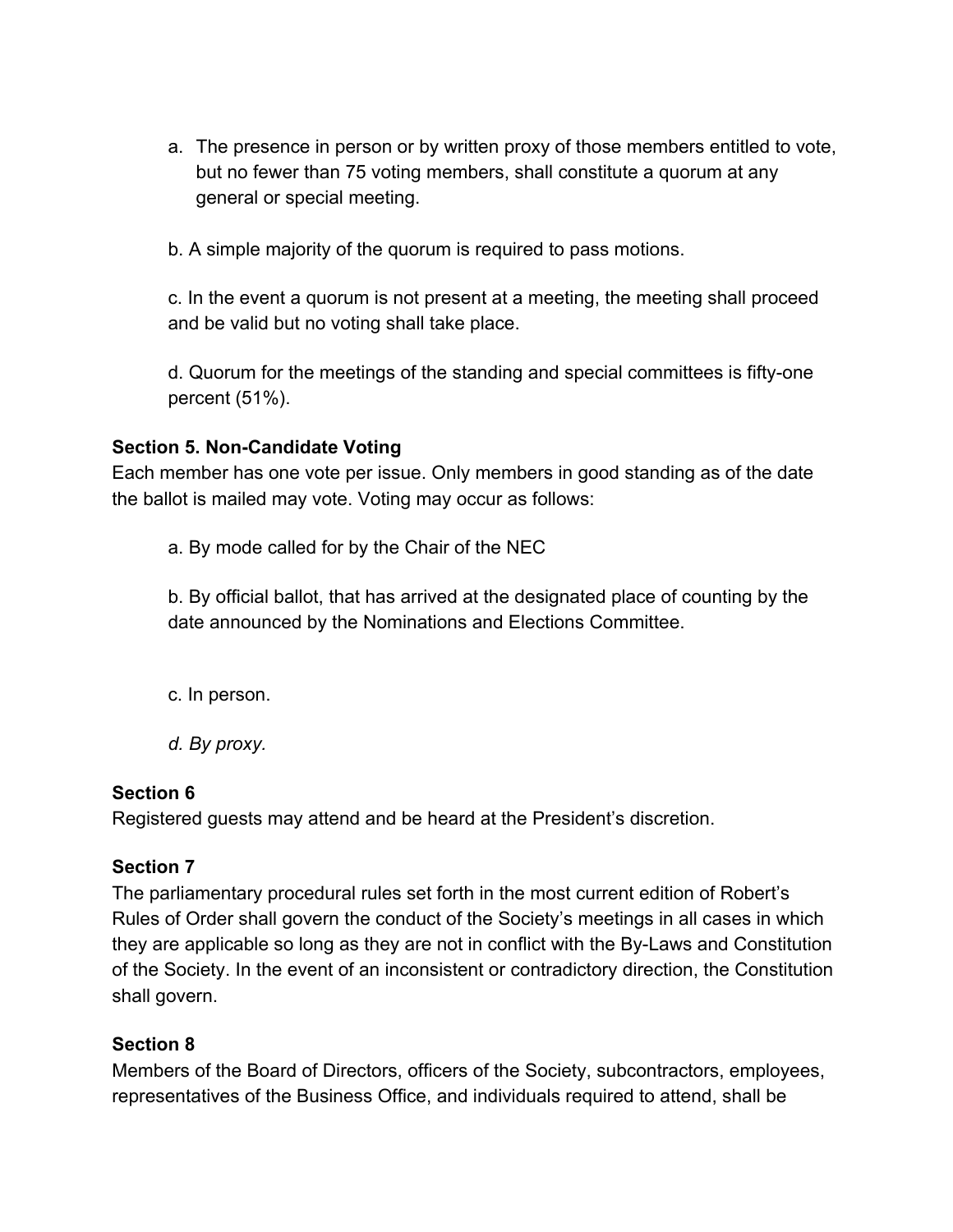reimbursed for all or part of their costs of travel and accommodation to and from scheduled meetings of the Society in accordance with the approved budget.

## **Article VIII. Nominations, Elections and Appointments**

## **Section 1.**

A member willing to run for any elected office in the Society shall be required to notify the Nominations and Elections Committee in writing at least ninety (90) days in advance of the general meeting and supply two supporting members' signatures prior to the announcement of the slate of candidates. Signatures of support are waived for candidates suggested and recruited by the Committee.

# **Section 2.**

The Chair of the Nominations and Elections Committee or his/her delegate will present the entire slate of candidates at the business session of the annual meeting.

# **Section 3. Write-in Candidates**

Write-in candidates for elected officers shall be deemed acceptable provided each candidate or nominee is a member in good standing and the candidates have notified the Nominating and Elections Committee of their willingness to serve before the election results are announced.

# **Section 4. Candidate Voting**

a. All elections shall culminate at the annual in-person general meeting or the special meeting called due to the cancellation of the in-person general meeting, at a time and place announced by the Nominations and Elections Committee.

b. The official slate and balloting procedures shall be announced no later than sixty (60) days prior to the in-person annual general meeting or the replacement special meeting if the in-person general meeting is cancelled.

c. Voting may occur in person or by official ballot that has arrived at the designated place of counting by the date announced by the Nominations and Elections Committee.

d. Balloting shall be completed and results announced before the end of the annual conference or the replacement special meeting if the in-person general meeting is cancelled.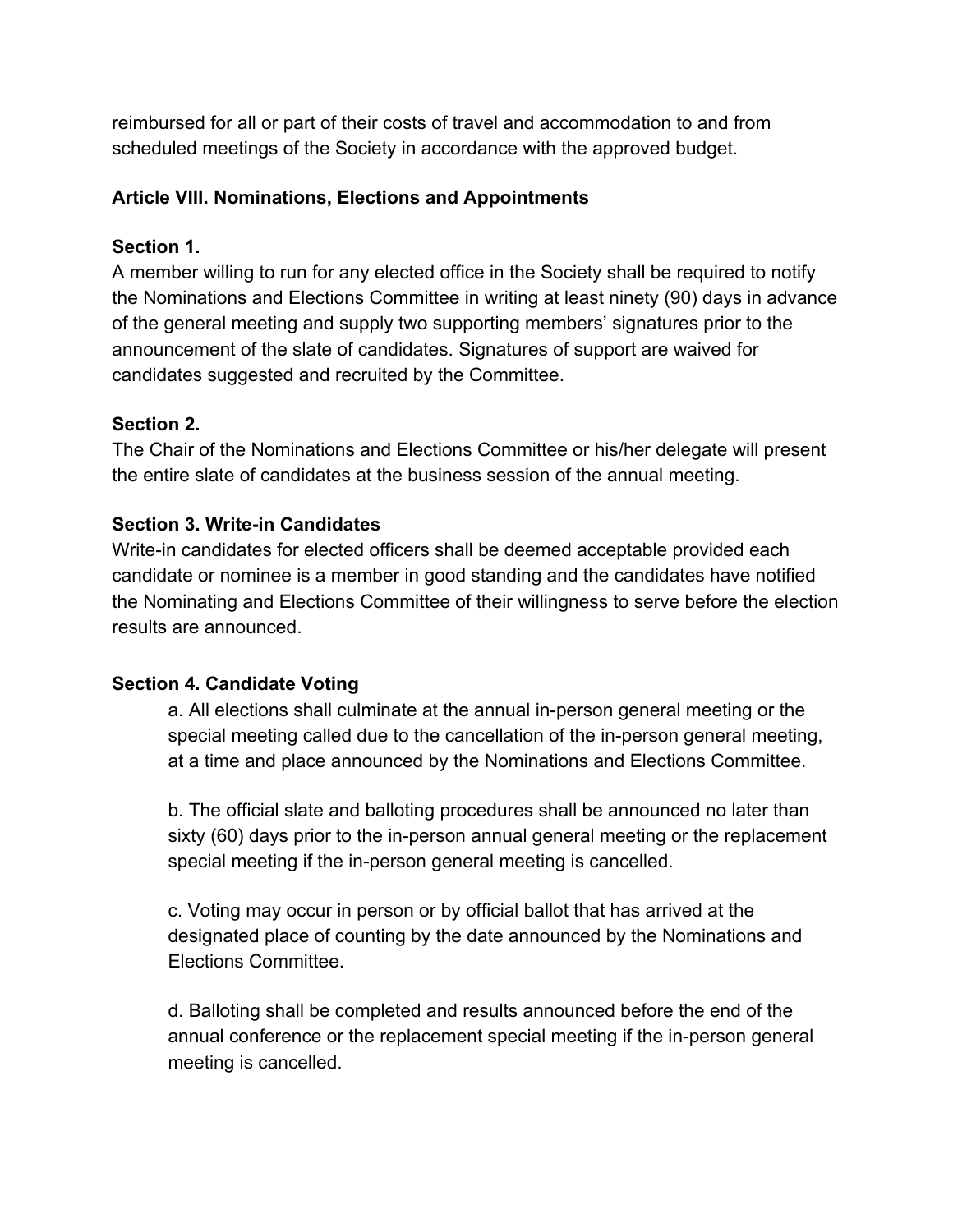e. Only members in good standing as of the date the ballots are made available are entitled to vote.

f. Membership shall be verified by the Nominations and Elections Committee before the vote can be accepted.

g. Only official ballots are acceptable for voting.

# **Section 5. Appointments**

Appointments are under the purview of the President and/or the Board of Directors, as set forth in Articles IV and VI.

# **Section 6.**

No person may hold more than one elected office at any given time.

# **Article IX. Bylaws and Rules & Regulations**

The Board of Directors has the authority to promulgate, enforce, and amend Rules & Regulations. Such Rules & Regulations may further detail and define the Constitution and Bylaws. Rules & Regulations may only be promulgated and amended by a majority vote of the Board of Directors.

**Article X. Amendments** (as constituted by the Constitution)

# **Article XI. Records**

# **Section 1.**

Current copies of the Constitution and By-Laws shall be kept by the Secretary and the Business Office, both of whom shall make them available at all times.

# **Section 2.**

The Secretary shall record the minutes of all meetings, including those of the Board of Directors. Minutes of all meetings shall be communicated to the membership.

# **Section 3.**

A roster of all members in good standing shall be kept by the Business Office.

# **Section 4.**

Complete and accurate financial records shall be kept by the Business Office and overseen by the Treasurer, and are subject to periodic audit or review by an external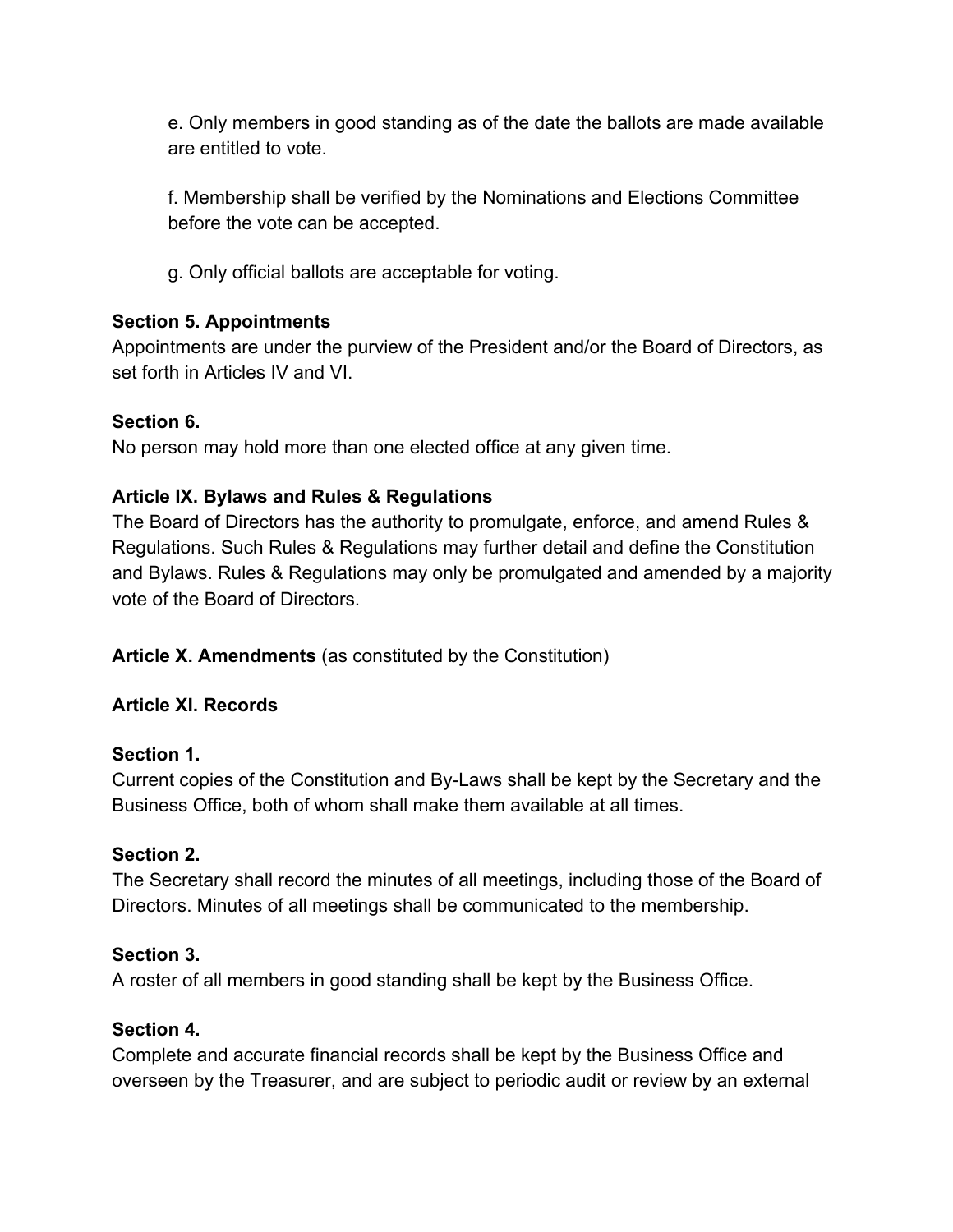accounting firm.

# **Section 5.**

Record keeping may be delegated, in part, by the Secretary or Treasurer to another party; however the responsibility for seeing that the records are accurate, complete and up-to-date remains with the Secretary or Treasurer, respectively.

# **Article XII. Dues**

# **Section 1.**

A new or existing member agrees to pay dues to maintain and support the Society and enable it to achieve its goals and objectives. Payment of dues entitles a member to all the rights and privileges of membership for a specific number of years. The dues receipt date is known as the "renewal date" each year.

# **Section 2.**

Membership dues are due and payable before the renewal date. Should dues not be received timely, membership will lapse. If payment is received subsequent to the due date, membership will become effective as of that date which will constitute the new renewal date.

# **Section 3.**

To change the amount of the membership dues or to assess any additional dues to the membership requires a two-thirds majority vote of the Board.

# **Article XIII Notice and Communication**

# **Section 1. Notice**

Sufficient notice must be given to members in order to accomplish the goals and objectives of the organization. Notice regarding meetings, elections, changes to the Constitution and By-Laws, etc., shall be made in accordance with Ohio Non-Profit Corporation Law, the Constitution, and these Bylaws. Authorized communications equipment includes personal delivery, United States Mail, express mail, courier service, telegram, and electronic mail.

# **Section 2. Communication**

a. At least two (2) modes of communication must be used when notifying membership of matters that duly arise as a member of the Society.